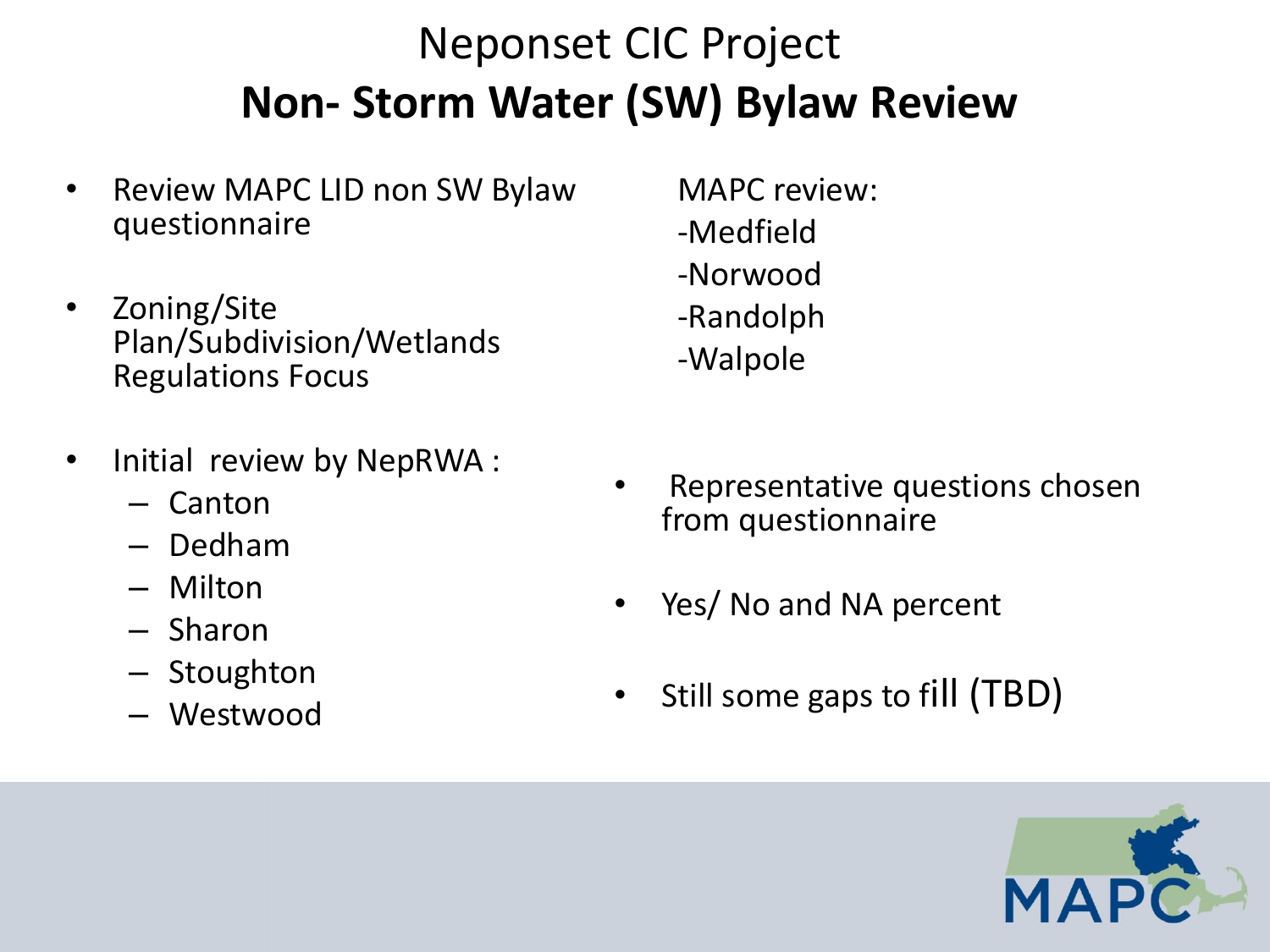1. Allow SW BMP's in setback areas and buffer strips?

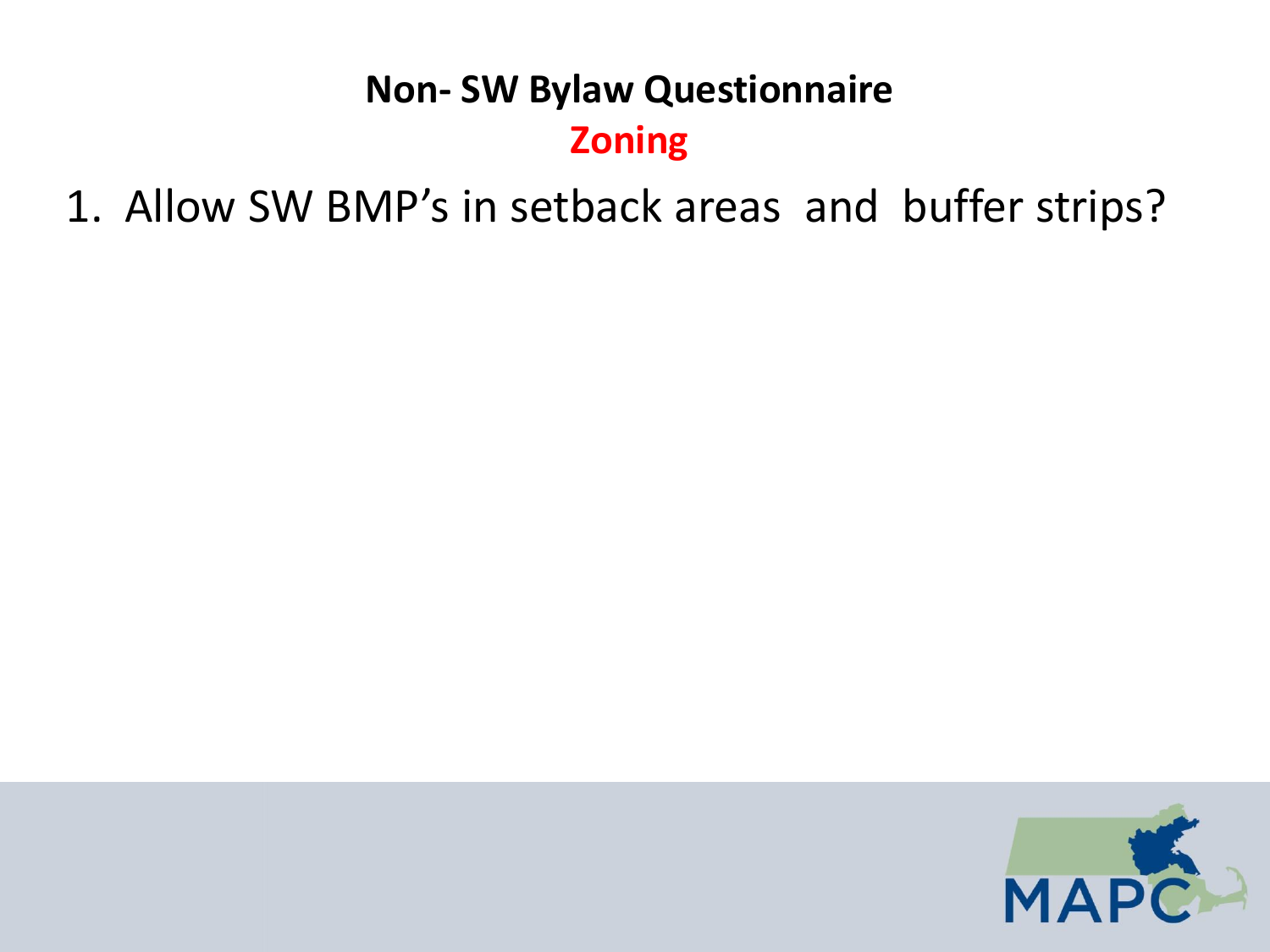1. Allow SW BMP's in setback areas and buffer strips?

– Y: 80% N:20%

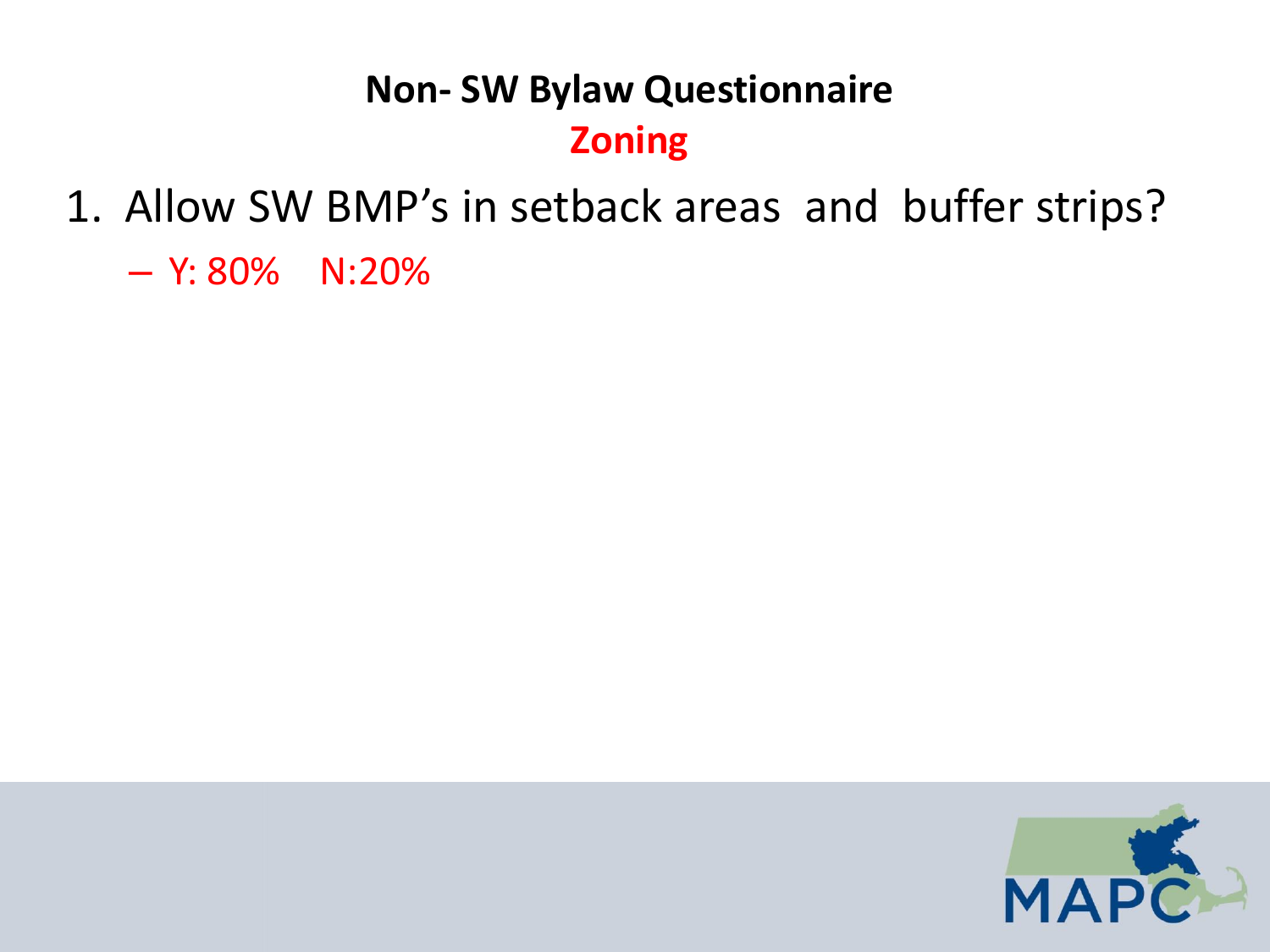1. Allow SW BMP's in setback areas and buffer strips?

 $-$  Y: 80% N:20%

2. Minimize house setback requirements?

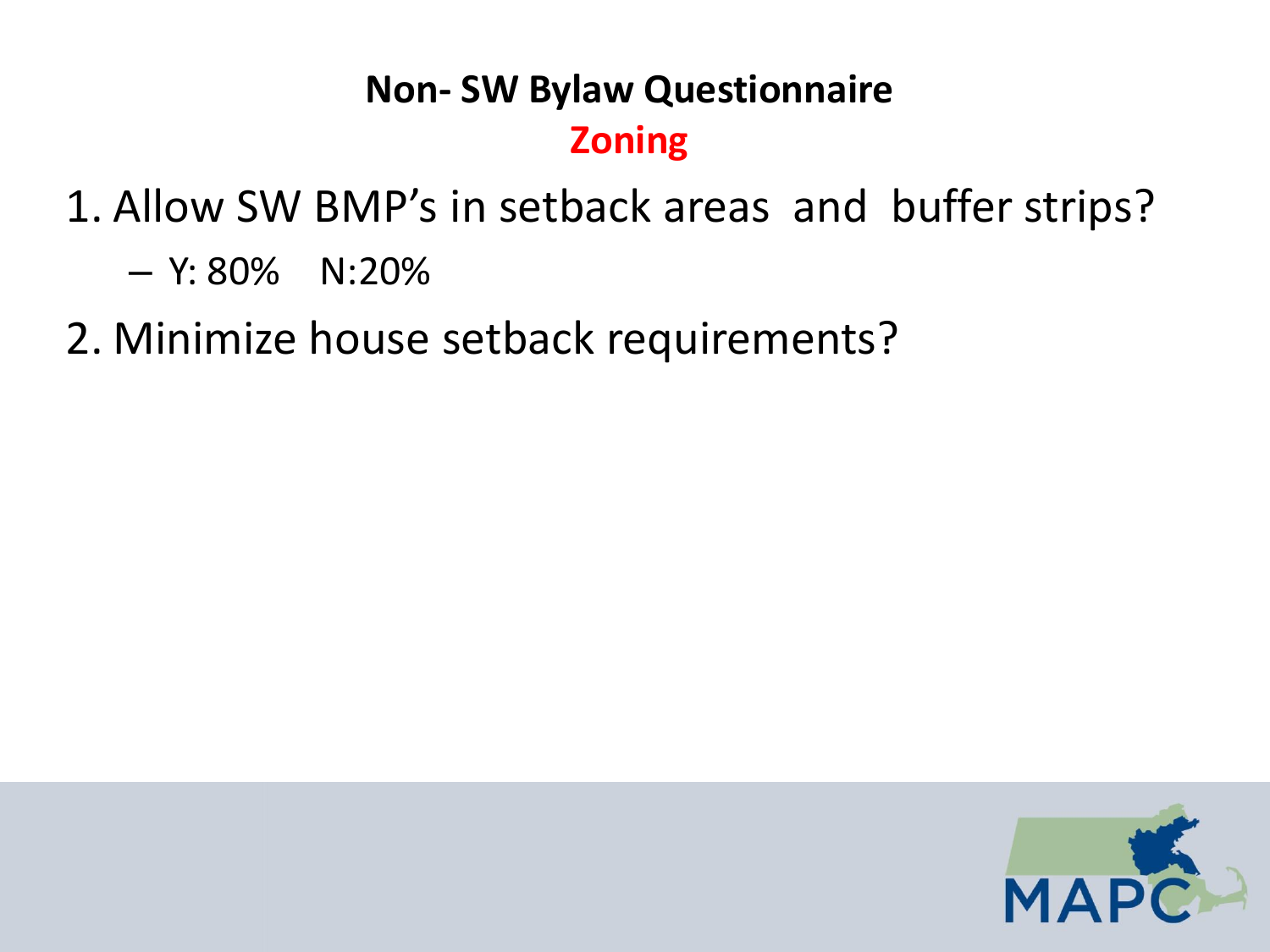1. Allow SW BMP's in setback areas and buffer strips?

- $-$  Y: 80% N:20%
- 2. Minimize house setback requirements?
	- Y: 50% N:30% NA: 20% (small lots only used)

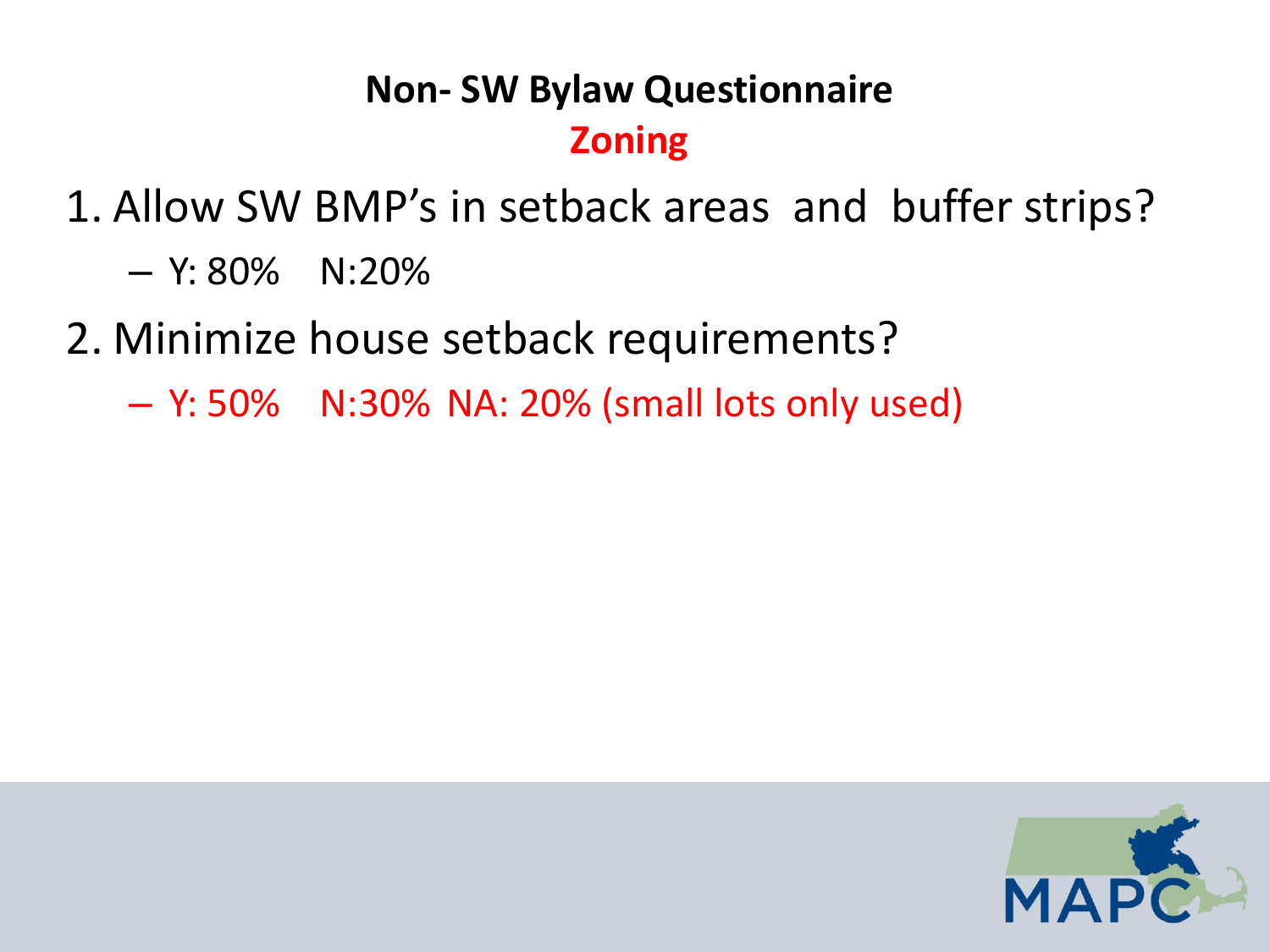1. Allow SW BMP's in setback areas and buffer strips?

- $-$  Y: 80% N:20%
- 2. Minimize house setback requirements?
	- $-$  Y: 50% N:30% NA: 20% (small lots only used)
- 3. Limits on tree clearance; at least lg trees/forest stands ?

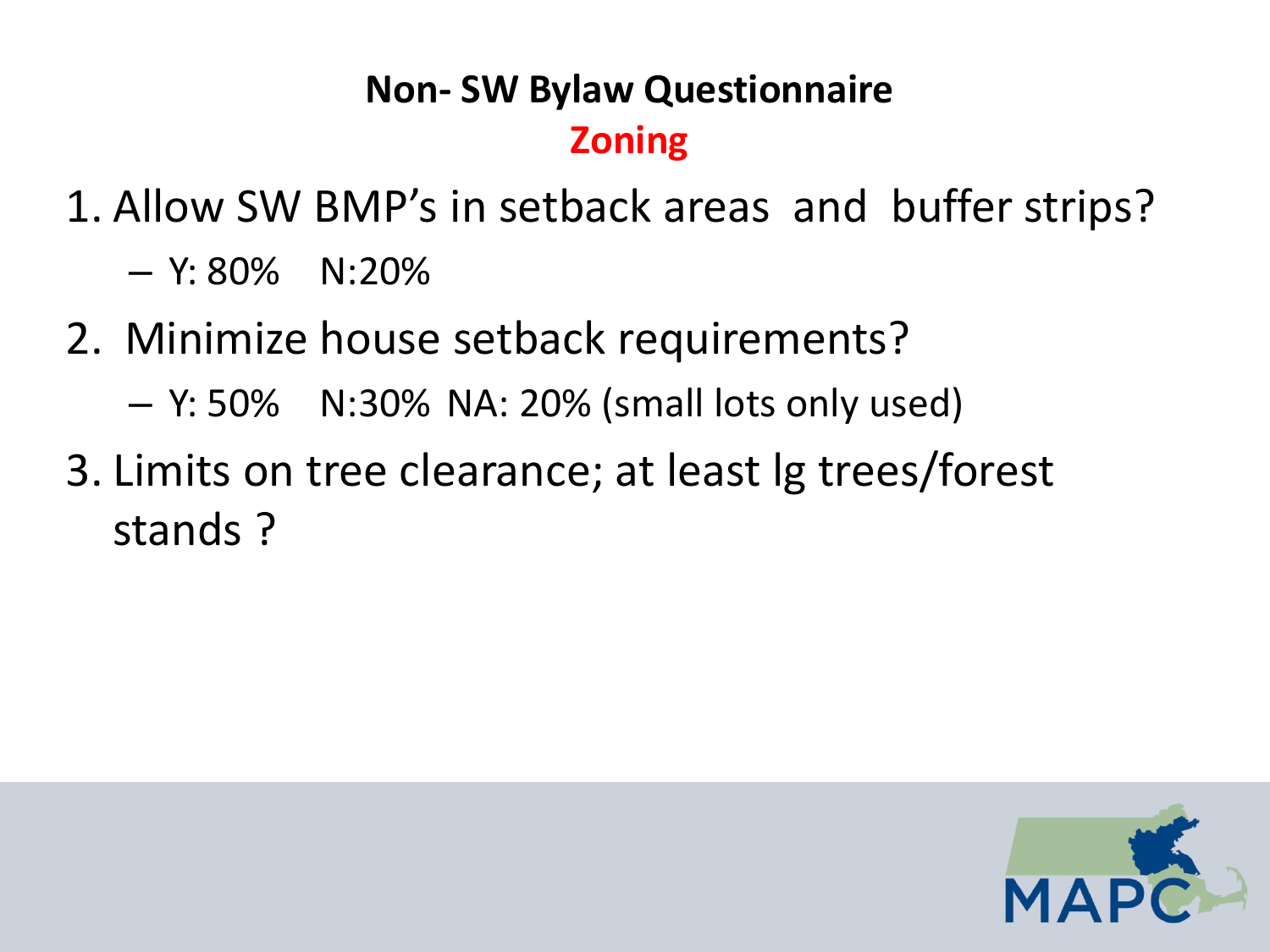- 1. Allow SW BMP's in setback areas and buffer strips?
	- $-$  Y: 80% N:20%
- 2. Minimize house setback requirements?
	- $-$  Y: 50% N:30% NA: 20% (small lots only used)
- 3. Limits on tree clearance; at least lg. trees/forest stands ?
	- Y: 30% N: 70%

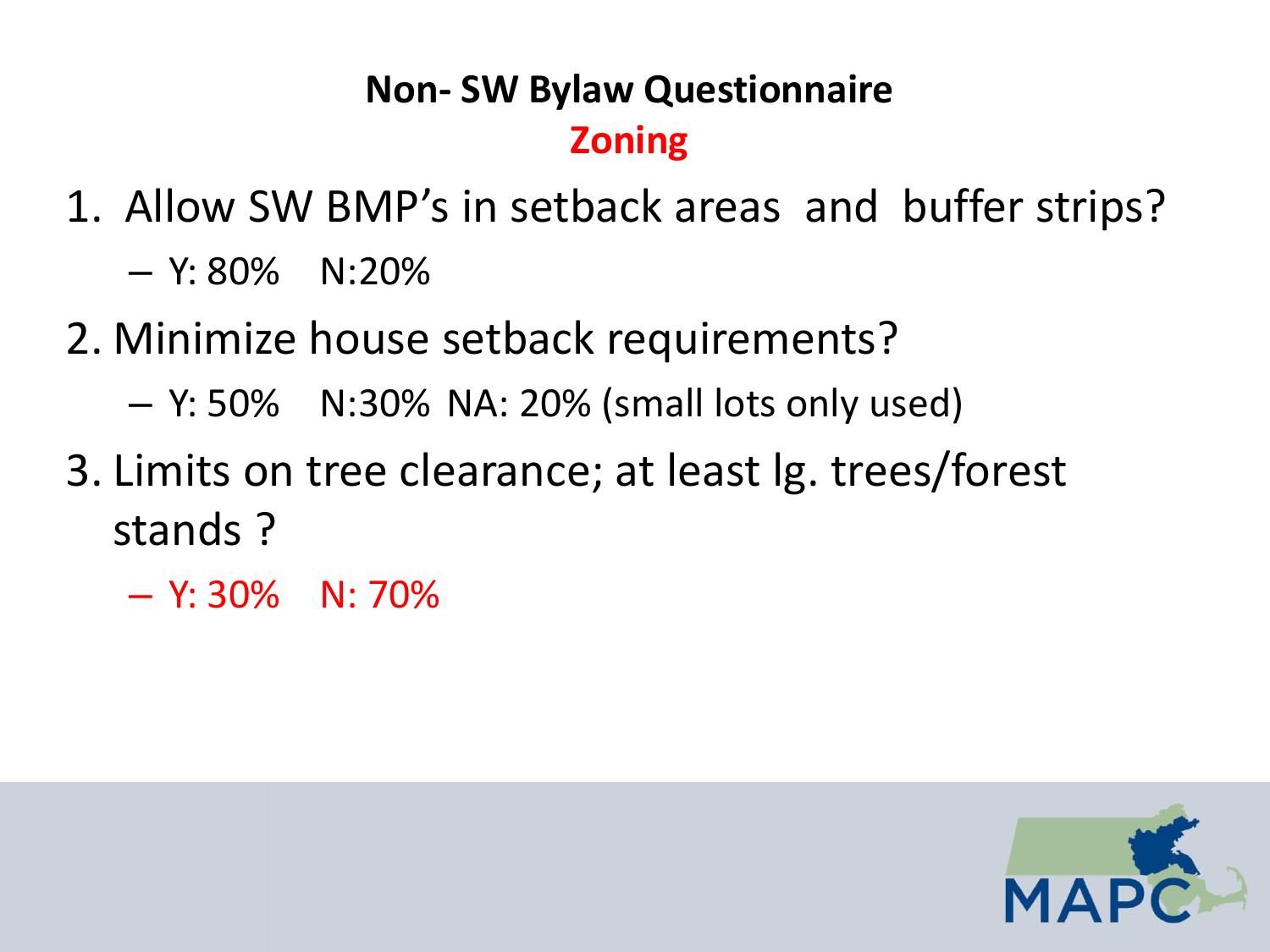4. Open space/cluster development "by right" ?

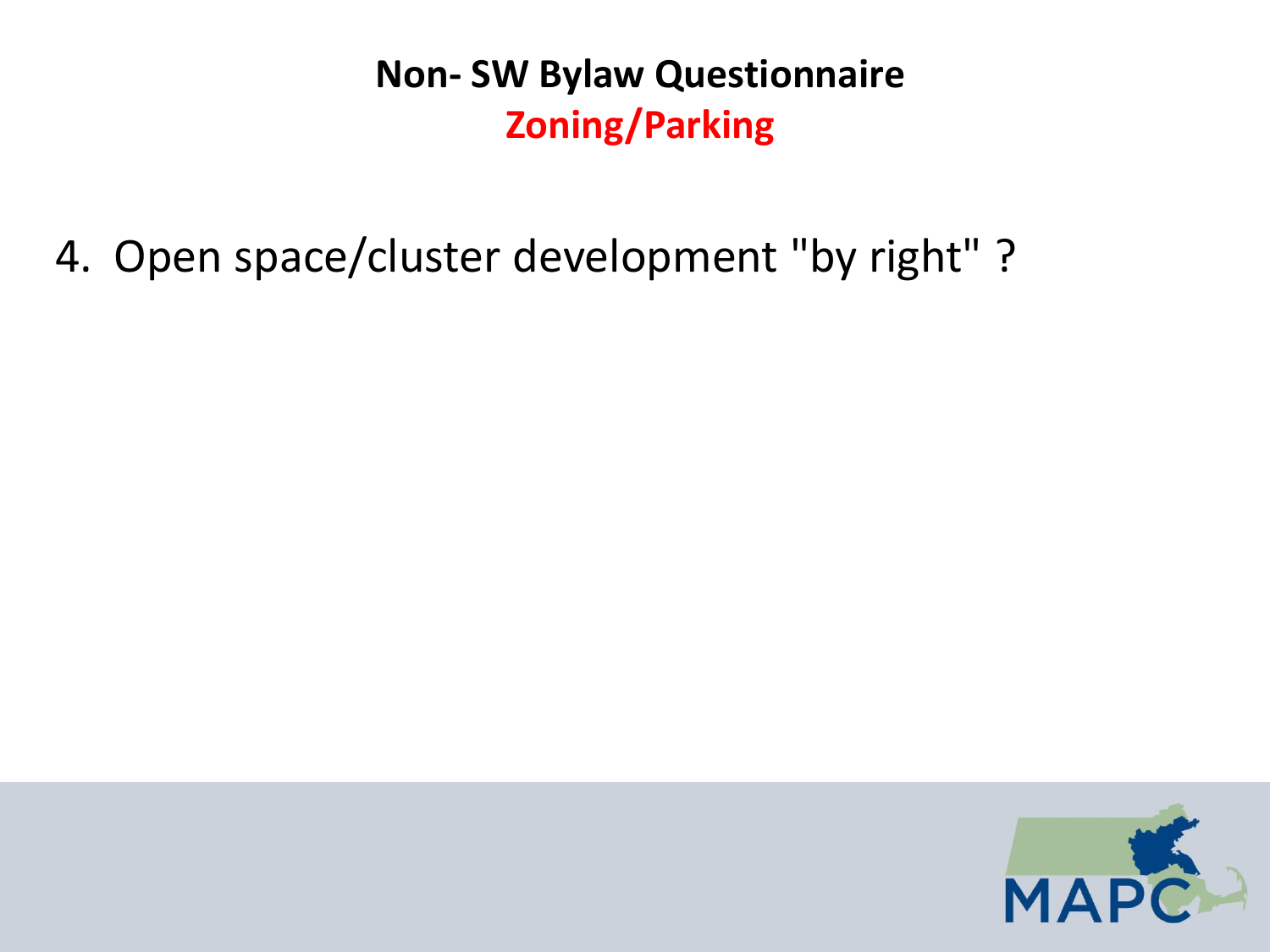### 4. Open space/cluster development "by right" ?

– Y: 20% N:70% NA: 10% (small lots and setbacks used instead of OSRD)

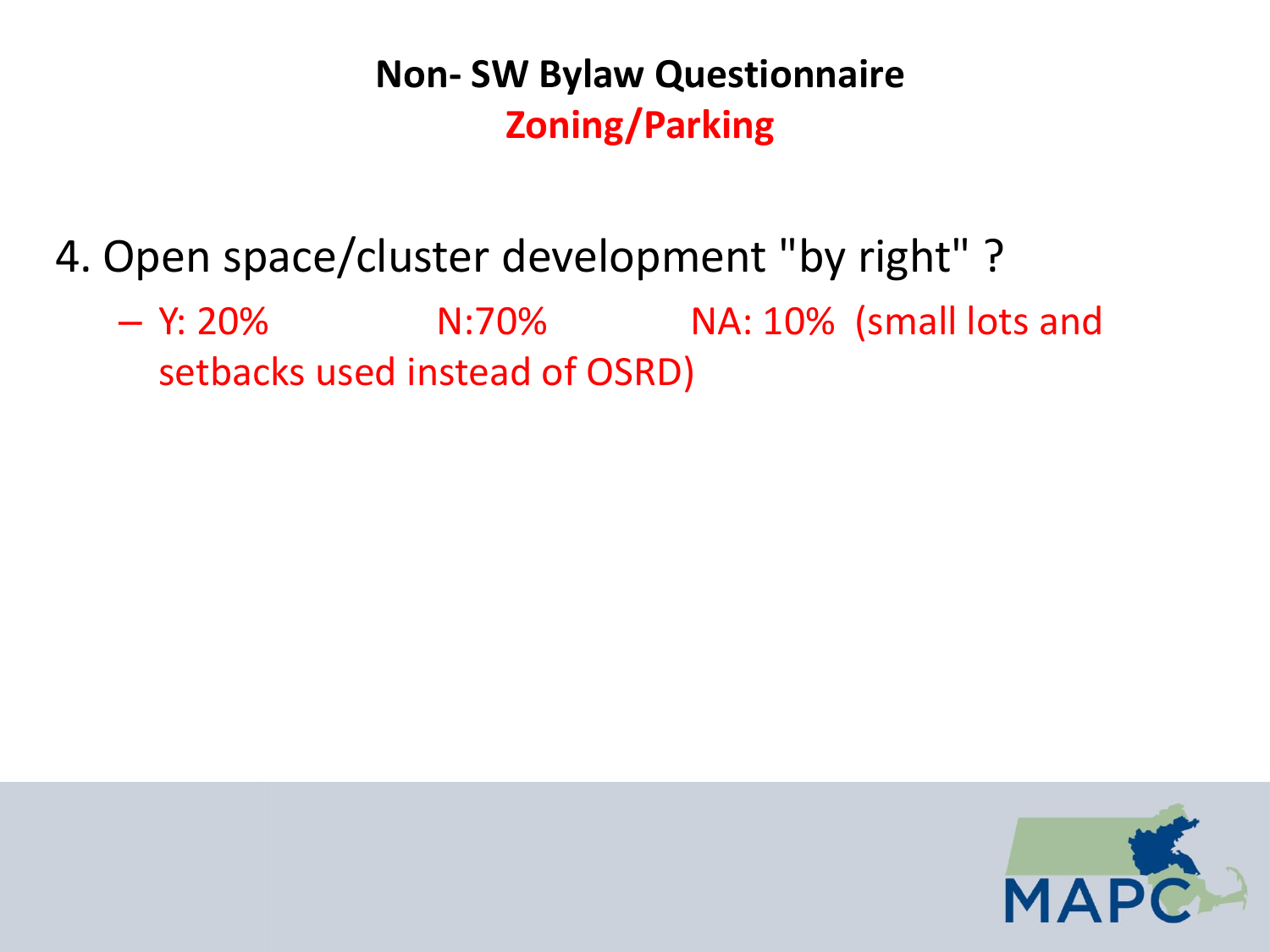- 4. Open space/cluster development "by right" ?
	- $-$  Y: 20% N:70% NA: 10% (small lots and setbacks used instead of OSRD)
- 5. Allow LID (bioretention/swales/filter strips) on land held in common ?

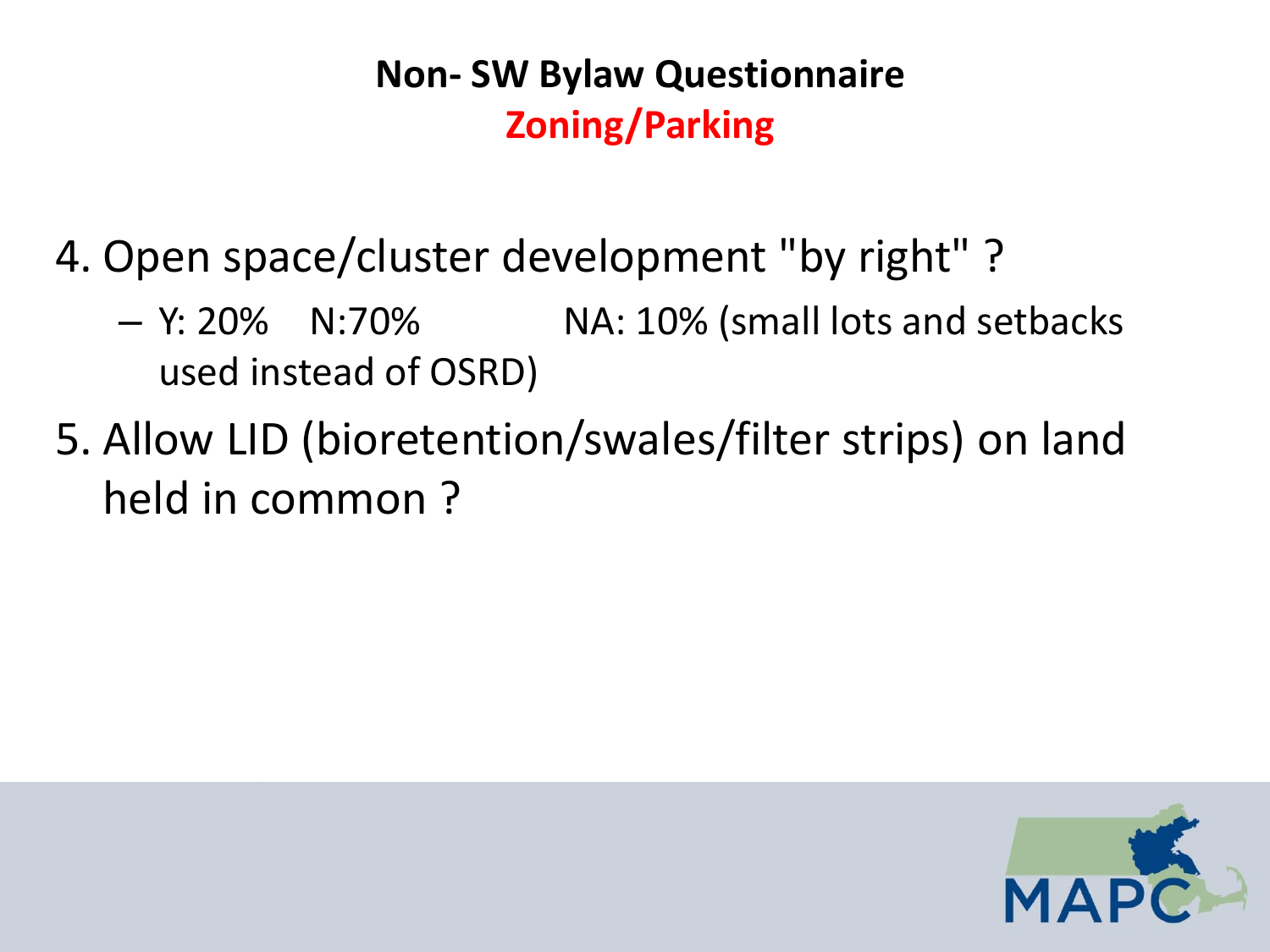- 4. Open space/cluster development "by right" ?
	- $-$  Y: 20% N:70% NA: 10% (small lots and setbacks used instead of OSRD)
- 5. Allow LID (bioretention/swales/filter strips) on land held in common ?
	- $-$  Y: 90% N: 10%

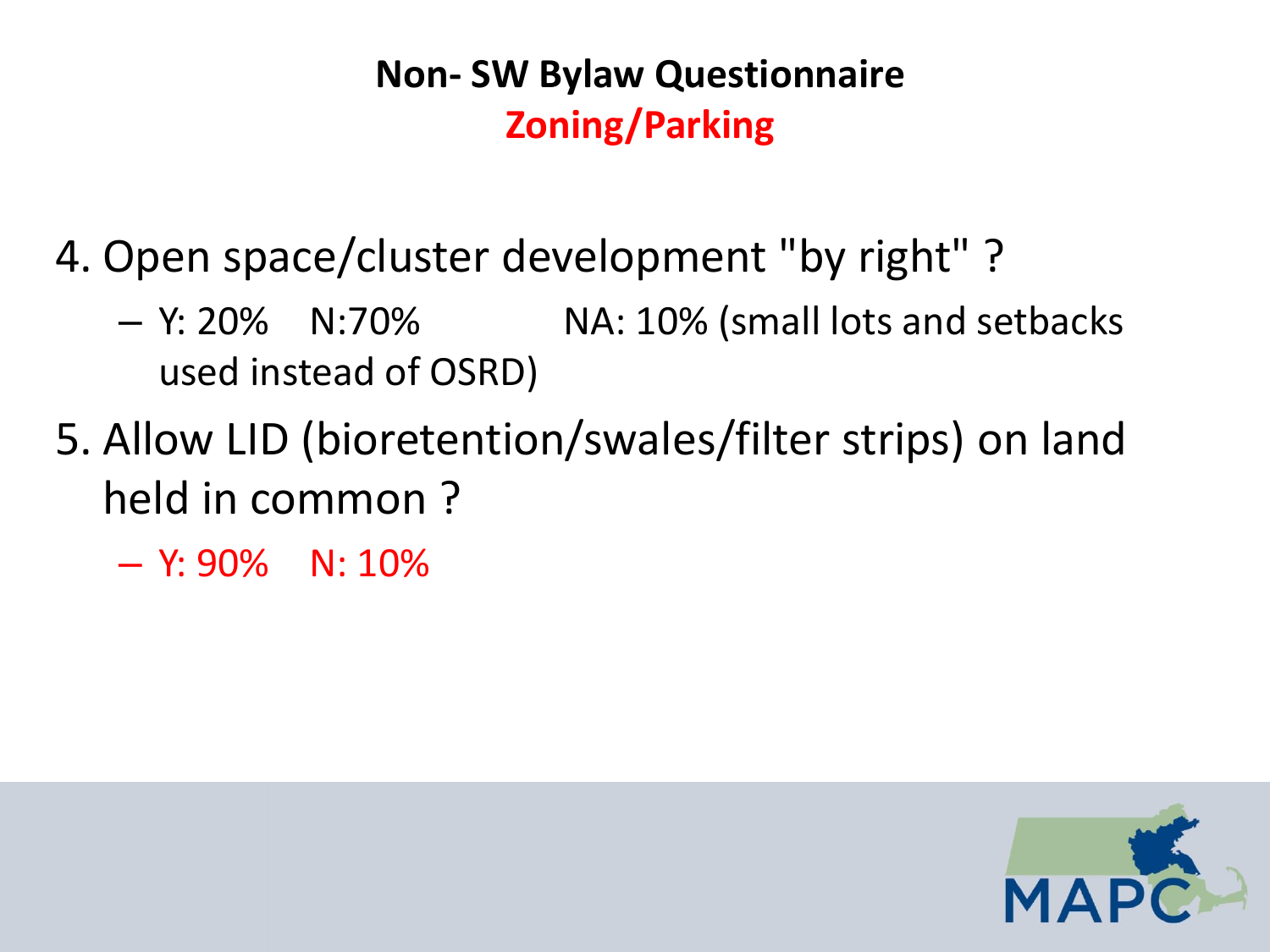- 4. Open space/cluster development "by right" ?
	- $-$  Y: 20%  $-$  N:70%  $-$  NA: 10% (small lots and setbacks used instead of OSRD)
- 5. Allow LID (bioretention/swales/filter strips) on land held in common ?
	- $-$  Y: 90% N: 10%
- 6. Don't require > 3 off-St parking spaces per 1000 s.f. of floor space in professional buildings?

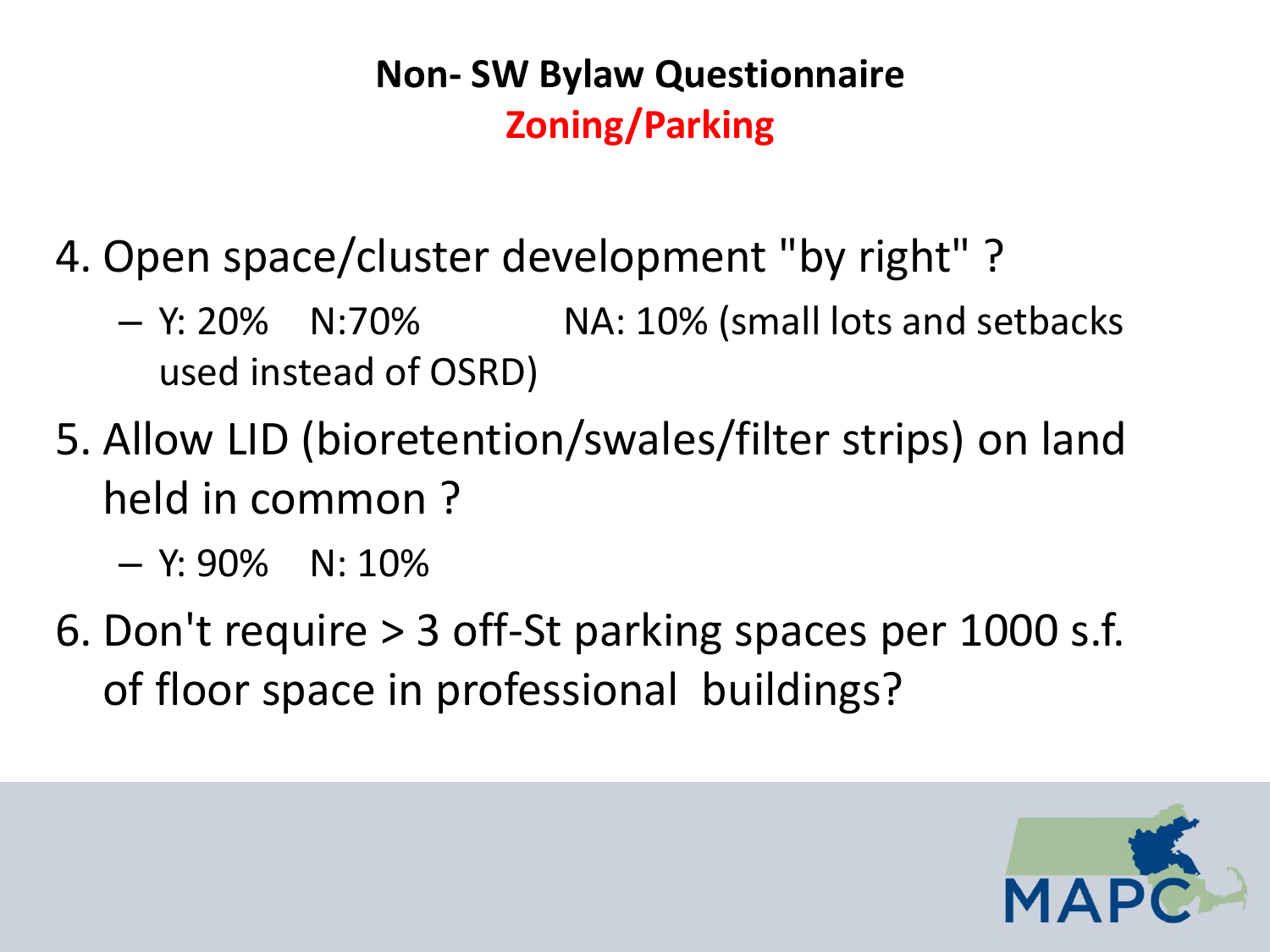- 4. Open space/cluster development "by right" ?
	- $-$  Y: 20% N:70% NA: 10% (small lots and setbacks used instead of OSRD)
- 5. Allow LID (bioretention/swales/filter strips) on land held in common ?
	- $-$  Y: 90% N: 10%
- 6. Don't require > 3 off-St parking spaces per 1000 s.f. of floor space in professional buildings?
	- Y: 60% N: 20% NA: 10% (all res. parking) TBD: 10%

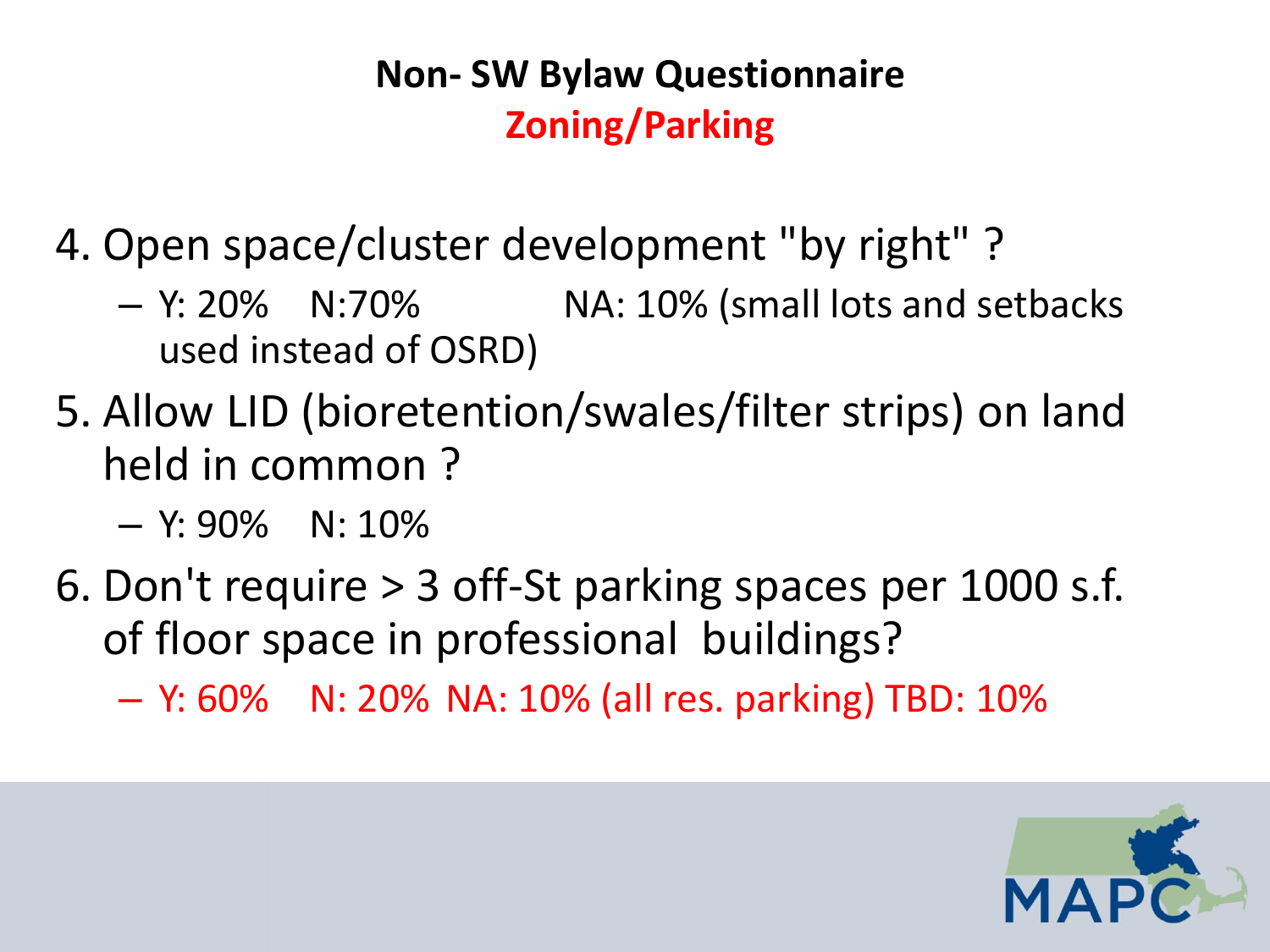- 4. Open space/cluster development "by right" ?
	- Y: 20% N:70% NA: 10% (small lots and setbacks used instead of OSRD)
- 5. Allow LID (bioretention/swales/filter strips) on land held in common ?
	- $-$  Y: 90% N: 10%
- 6. Don't require > 3 off-St parking spaces per 1000 s.f. of floor space in professional buildings?
	- Y: 60% N: 20% NA: 10% (all res. parking) TBD: 10%
- 7. Don't require> 2 off-St parking spaces per single family home?

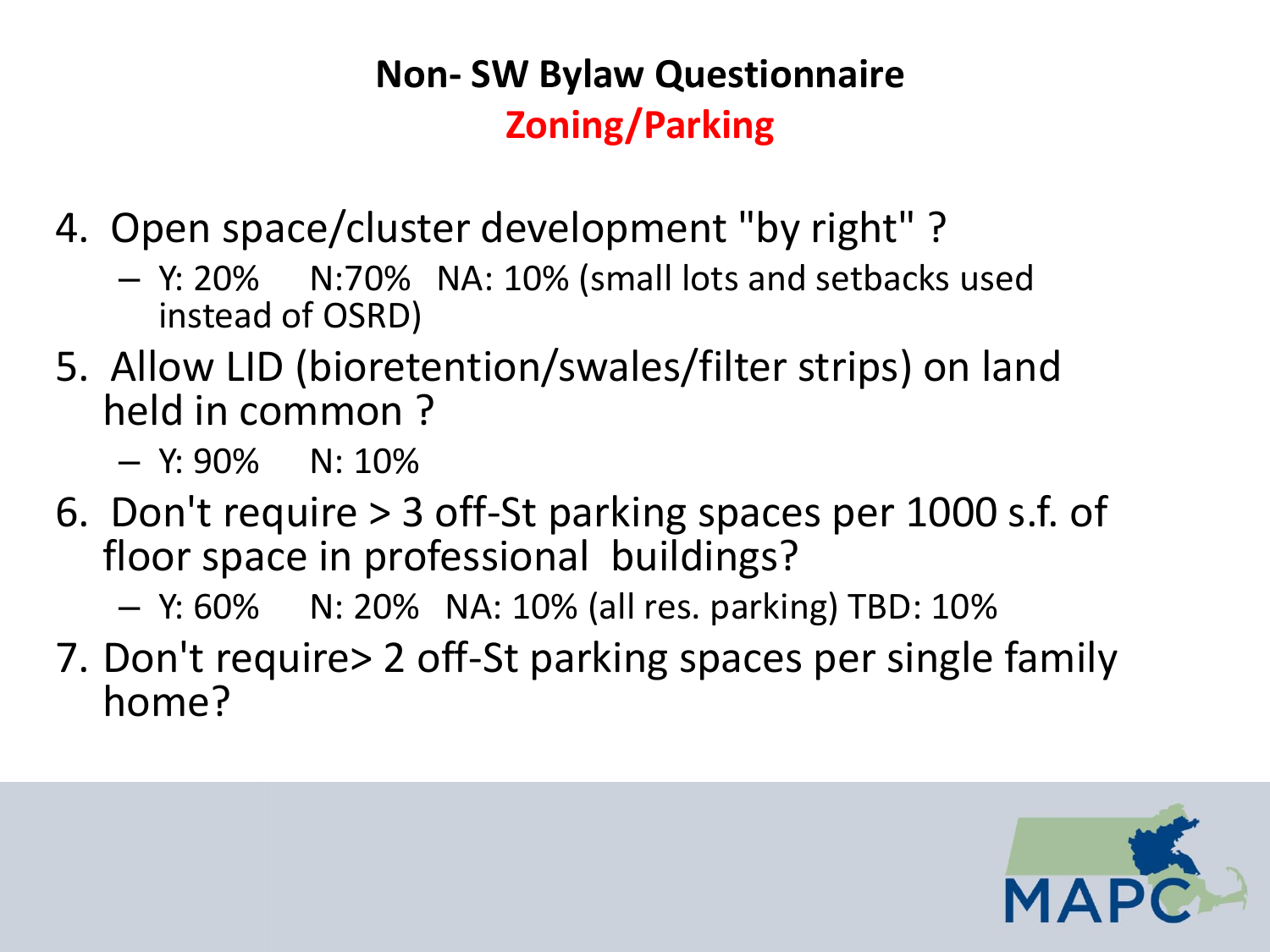- 4. Open space/cluster development "by right" ?
	- Y: 20% N:70% NA: 10% (small lots and setbacks used instead of OSRD)
- 5. Allow LID (bioretention/swales/filter strips) on land held in common ?
	- $-$  Y: 90% N: 10%
- 6. Don't require > 3 off-St parking spaces per 1000 s.f. of floor space in professional buildings?
	- Y: 60% N: 20% NA: 10% (all res. parking) TBD: 10%
- 7. Don't require> 2 off-St parking spaces per single family home?
	- $-$  Y: 70% N: 20% TBD: 10%

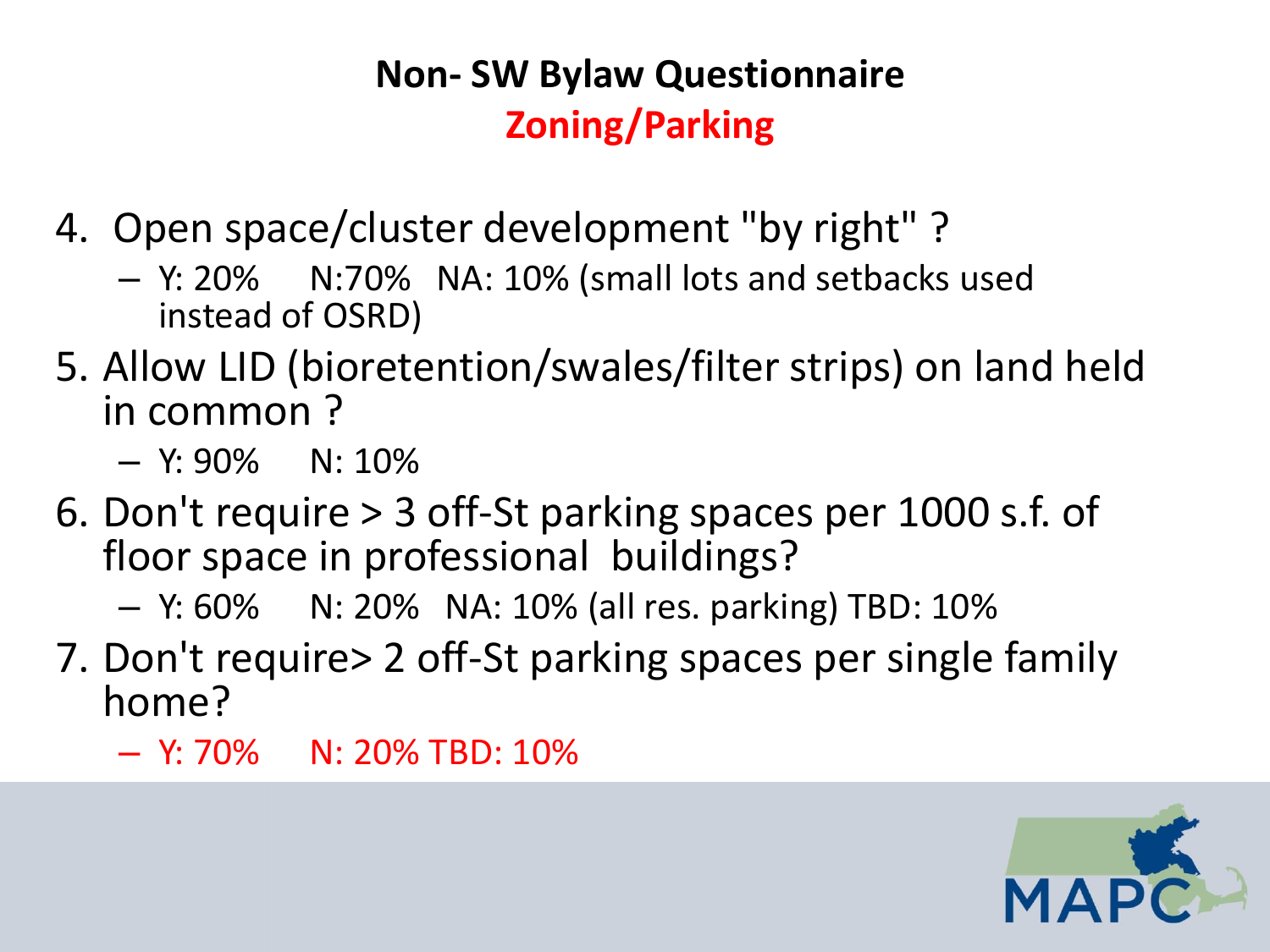1. Permit min. 1-22 ft paved widths on low traffic residential streets?

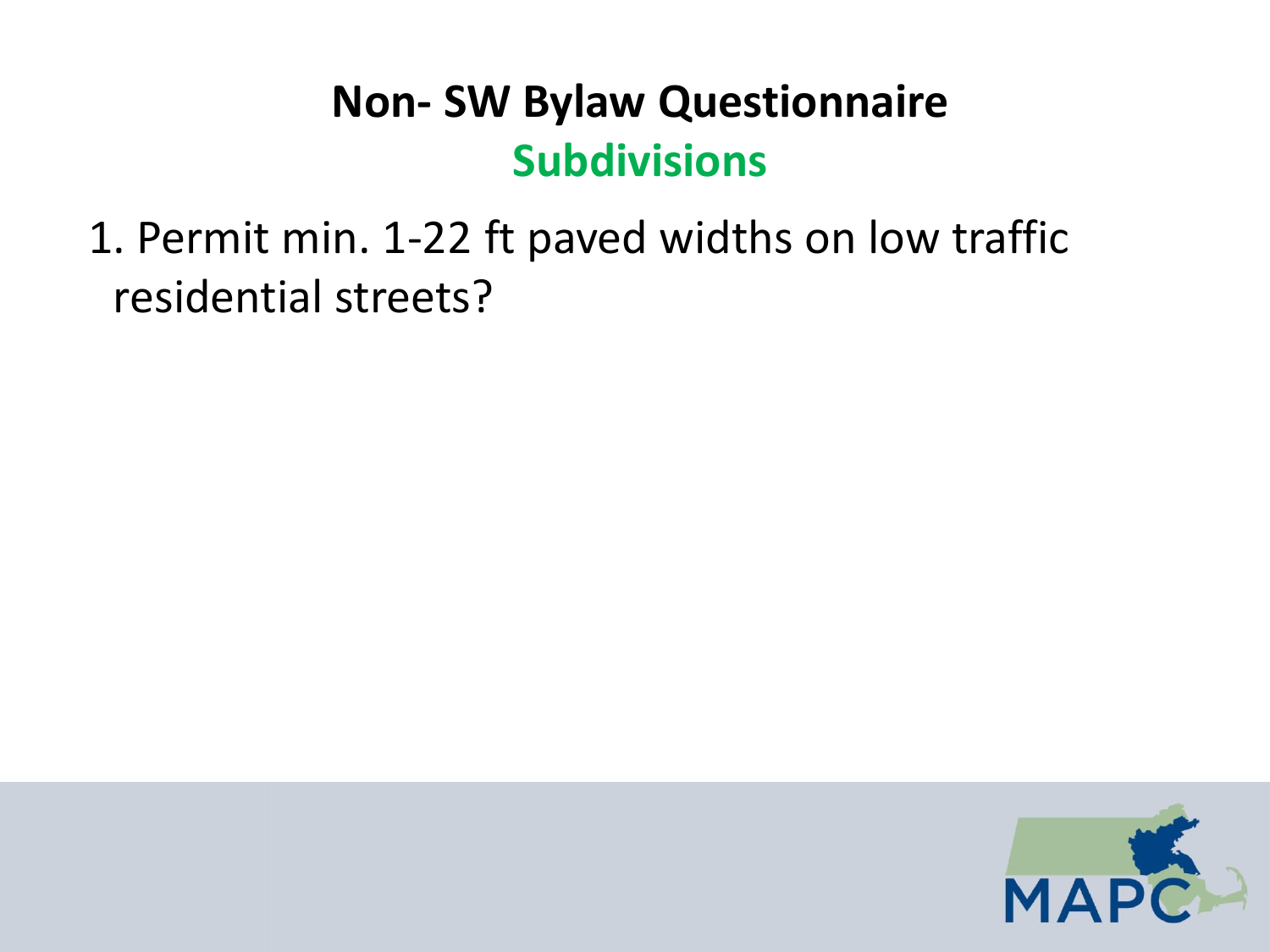- 1. Permit min. 1-22 ft paved widths on low traffic residential streets?
	- Y:30% N:60% TBD: 10%

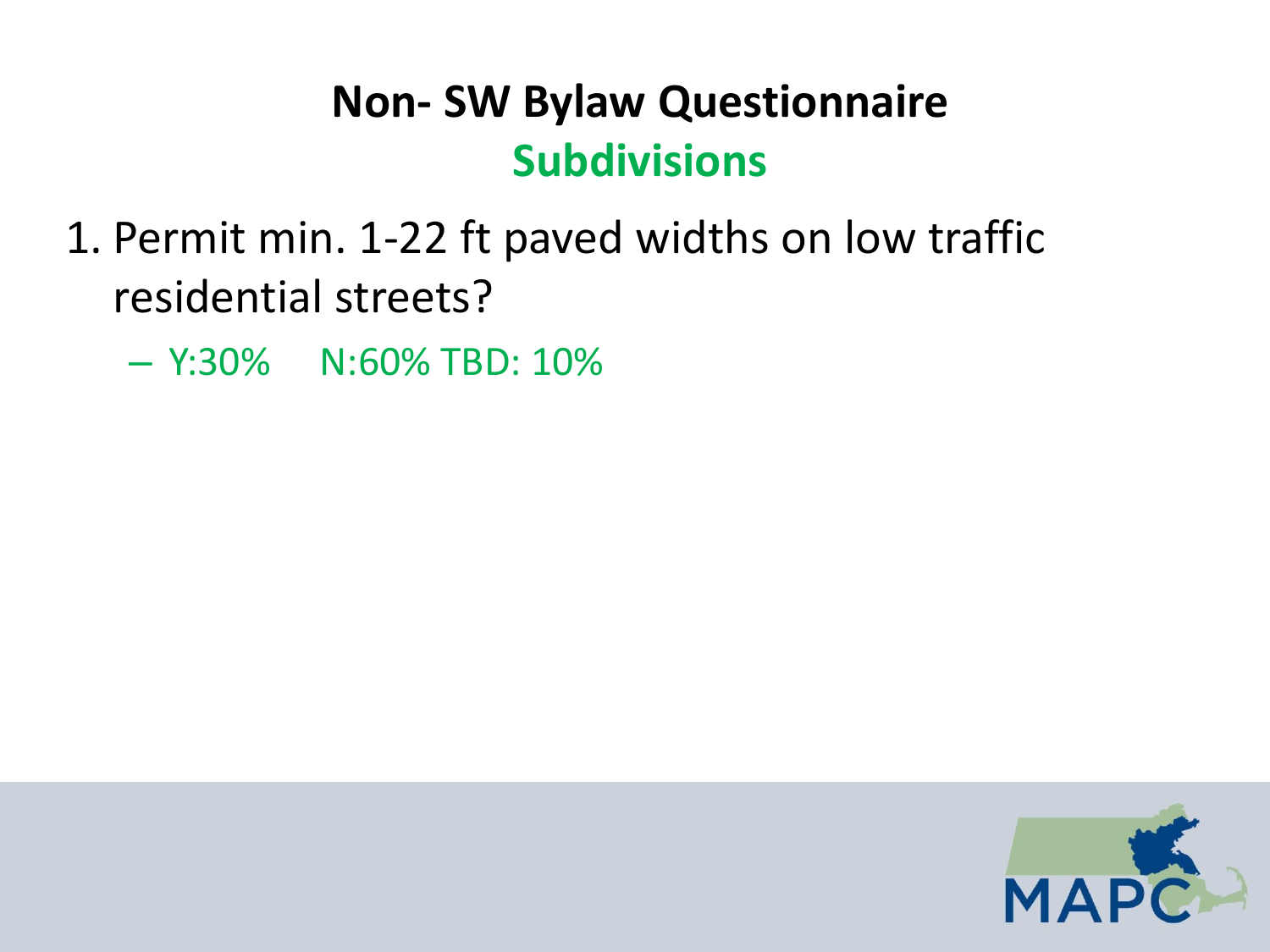- 1. Permit min. 1-22 ft paved widths on low traffic residential streets?
	- Y:30% N:60% TBD: 10%
- 2. Permit sidewalks on 1 side of street in low density residential neighborhoods?

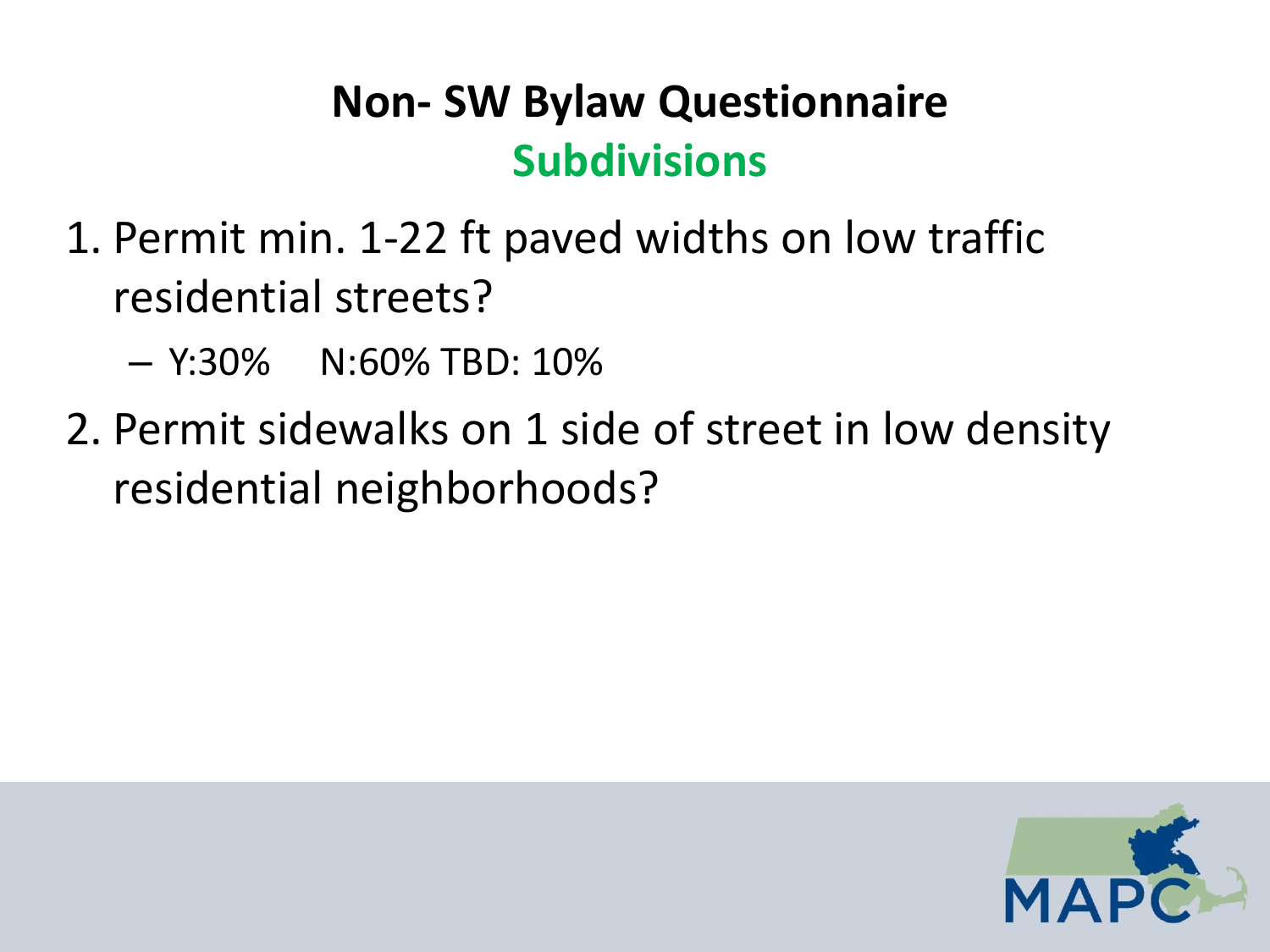- 1. Permit min. 1-22 ft paved widths on low traffic residential streets?
	- Y:30% N:60% TBD: 10%
- 2. Permit sidewalks on 1 side of street in low density residential neighborhoods?
	- Y: 40% N: 50% TBD: 10%

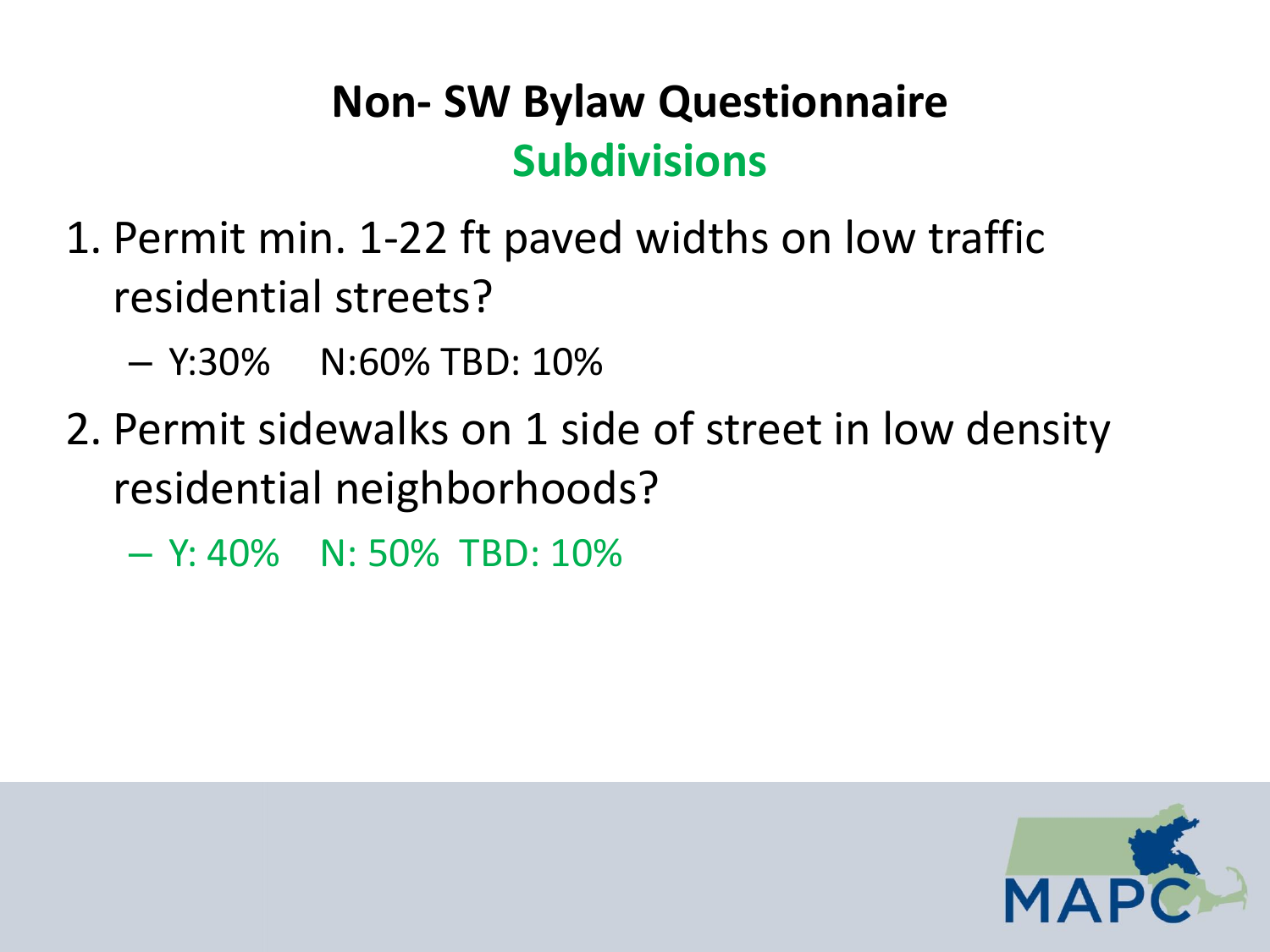- 1. Permit min. 1-22 ft paved widths on low traffic residential streets?
	- Y:30% N:60% TBD: 10%
- 2. Permit sidewalks on 1 side of street in low density residential neighborhoods?
	- Y: 40% N: 50% TBD: 10%
- 3. Minimize radii for cul-de-sacs? (35 ft optimal if adequate for emergencies)